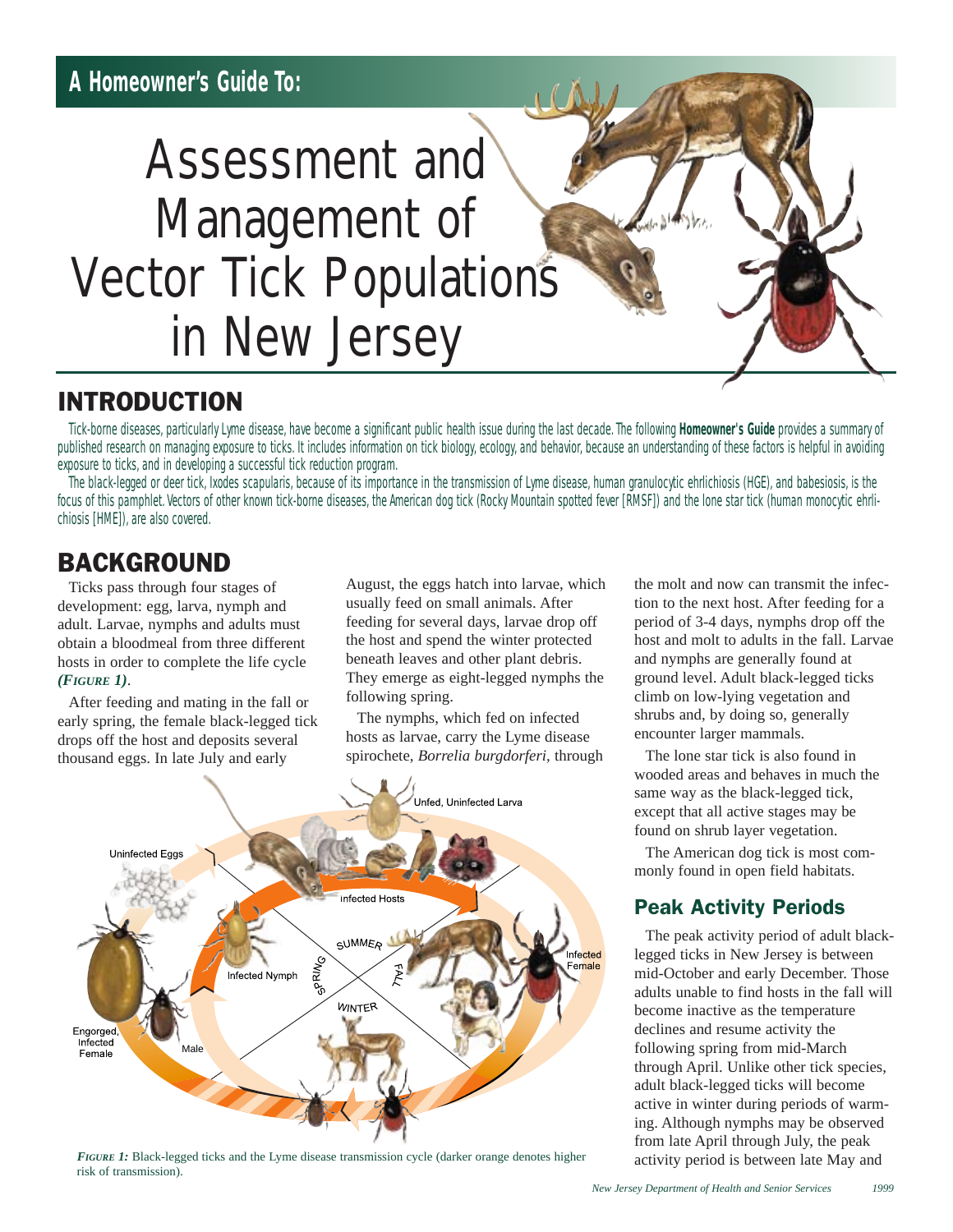early June. Larvae are most abundant in late July and August.

The activity periods of lone star ticks are somewhat similar, except that they do not have a fall activity period. Adult lone star ticks are abundant during April and May, while nymphs are active between May and July. Larvae are most abundant in August and September. American dog tick adults appear in May and again in September, while larvae and nymphs are most prevalent in May-June and July-August, respectively. The medically important ticks of New Jersey are shown in *FIGURE 2*.

adult black-legged ticks more often feed on larger mammals, such as raccoons, opossums or white-tailed deer. However, when ticks are active they will feed on any available host, including domestic animals and humans. American dog ticks feed on animals which are generally found in field habitats and woodland edge. The lone star tick is more often found on larger mammals.

#### **Transmission**

Ticks require an extended period of time to insert their mouthparts and begin



*FIGURE* 2: Ticks of medical importance in New Jersey.

#### **Hosts**

In the study of tick-borne diseases there are two types of hosts. Animals which provide a bloodmeal only are called maintenance hosts, while those that provide a bloodmeal and a source of disease organisms are referred to as reservoir hosts.

The principal reservoir host for Lyme disease, HGE, and babesiosis is the white-footed mouse. The reservoir for RMSF is the meadow vole. Ticks that carry pathogens from one stage to the next are also considered reservoirs.

New Jersey's medically important ticks feed on a wide variety of animals. Host selection is largely influenced by questing (host-seeking) behavior. For example, by questing in the leaf litter in forested habitats, black-legged tick larvae and nymphs frequently encounter small woodland mammals, such as white-footed mice, chipmunks, and squirrels, as well as a variety of birds. By questing on shrub layer vegetation,

feeding. Generally, blacklegged ticks must be attached for 24 hours before transmission of the Lyme disease spirochete occurs, with the likelihood of transmission increasing over time. The importance of prompt removal of ticks to reduce the risk of acquiring tick-borne diseases cannot be overstated.

In New Jersey, 40-45% of adult black-legged ticks are infected with Lyme disease spirochetes, while nymphs are infected at about one-

half that rate. Larvae are rarely infected. The infection rates for other disease agents have not been determined.

### Tick Ecology

Black-legged ticks are generally found in wooded rural and suburban areas throughout New Jersey. Lone star ticks are found in similar habitats, but their range seems to be limited to the southern one-half of the State. American dog ticks are more common in field habitats, including those in many urban areas.

Black-legged ticks are most often found in upland forests with well developed shrub layers. Unfavorable habitats include open sunny areas such as lawns, athletic fields and other recreational areas, croplands, and wetlands. Most cases of Lyme disease are the result of exposure to infected ticks at or near one's home. In wooded residential areas, black-legged ticks will be found in wooded areas and along woodland edge *(FIGURE 3)*. However, landscaped areas



*FIGURE 3:* Wooded residential property showing areas of high (woodland and wooded edge), moderate (landscaping), and low (lawn) risk.

with dense ground cover plants also provide a suitable habitat for black-legged ticks. Dense shrub layer, leaf litter, and other plant debris play an important role in the survival of both larvae and nymphs by maintaining conditions of high humidity. Woodpiles and brush piles, landscaping ties, stone walls, and similar structures provide refuge and nesting sites for rodents. Lawns immediately adjacent to woodland edge may support low numbers of ticks.

Lone star ticks are most commonly found in forested areas. American dog ticks are associated with field habitats. All three species may be encountered along woodland edge.

## TICK MANAGEMENT

#### Avoidance and Personal Protection

Avoiding tick-infested areas is the principal means of preventing exposure to ticks and potential transmission of disease. If this proves impractical, modify your behavior when entering tick habitat:

- **Wear light-colored clothing, making it easier to see ticks.**
- **Tuck pant legs into socks and shirts into pants. Ticks will be forced to crawl on the outside of clothing, where they can be more easily seen and removed.**
- **Use personal repellents which contain DEET or clothing repellents containing permethrin. Read label directions carefully.**
- **Frequently inspect yourself and family members for ticks.**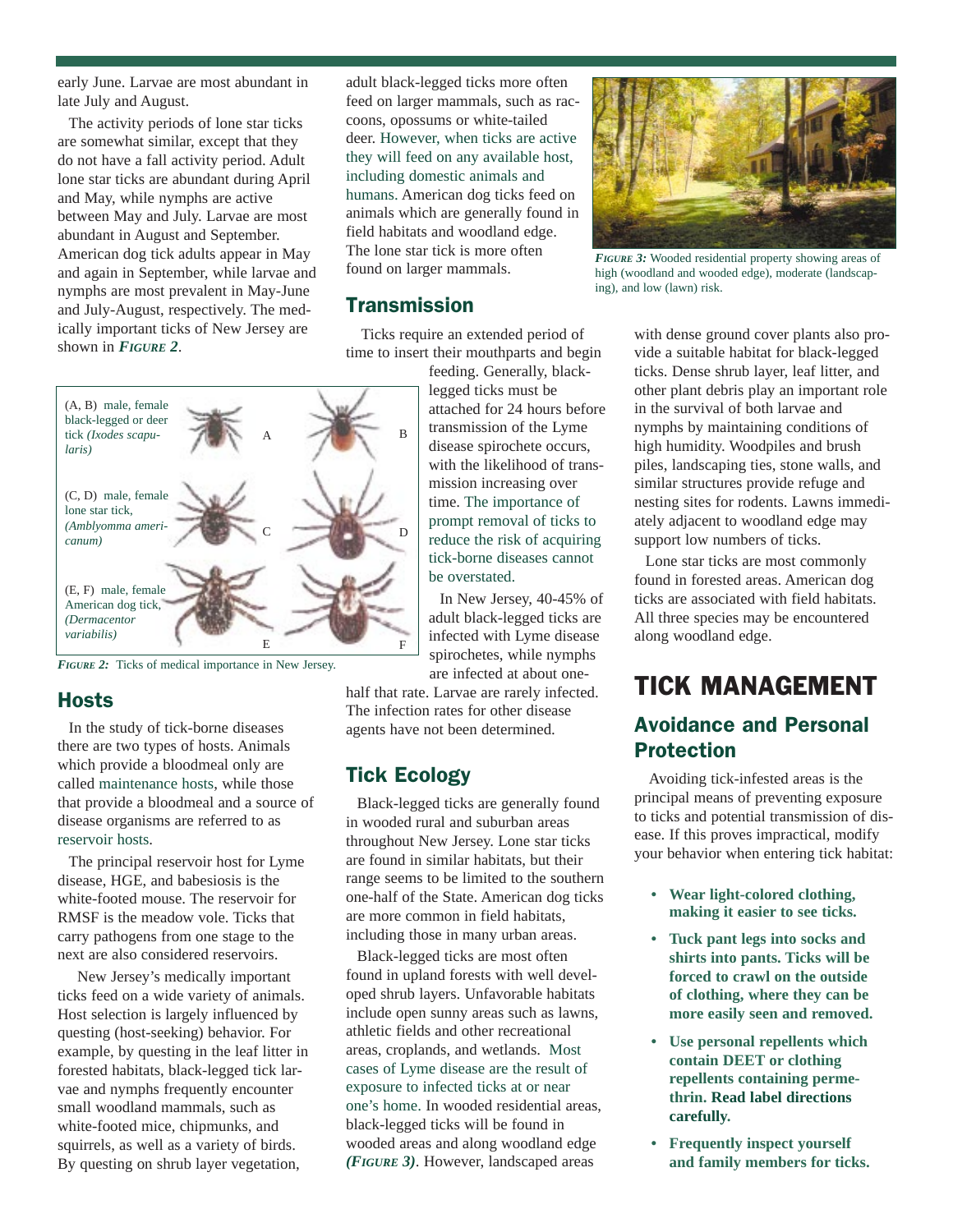Tape or lint removal rollers are useful in removing unattached ticks. Because ticks must be attached for extended periods before transmission occurs, the prompt removal of attached ticks is essential. Never use petroleum jelly, noxious chemicals or heat sources, as these methods do not work and may actually enhance transmission. To properly remove ticks, use fine-pointed tweezers, grasp the tick as close to the skin as possible and exert steady backward pressure *(FIGURE 4)*.

Protect pets by limiting their exposure to tickinfested areas and use tick collars or sprays. Consult your veterinarian.

By following these recommendations, the likelihood of being bitten by infected

*FIGURE 4:* Recommended tick removal method.

ticks is dramatically reduced. Tick control should be considered as a final alternative to the preventive measures above, and only after the presence of ticks has been documented.

#### Suppressing Tick Populations

The decision to implement a tick control program is based on the belief that there is some unacceptable impact to human well-being. Low to moderate tick numbers and low infection rates may not justify widespread tick control, which is often difficult, too costly, and viewed as causing unacceptable environmental impacts. The emergence of Lyme disease as a significant public health threat may provide the exception.

Principal tick control strategies:

- **Reduction of hosts**
- **Use of predators and parasites (biological control)**
- **Modification of habitats**
- **Use of pesticides (chemical control)**

Used in various combinations, these strategies form the basis of an integrated pest management (IPM) program. Effective biological control and host

reduction techniques designed to reduce tick abundance have not been developed. However, parasitic wasps, nematodes, and fungi are biological control agents currently under evaluation. In residential settings, habitat modification and use of pesticides provide the only practical means of managing tick populations.

#### Habitat Modification

Reduce potential exposure to ticks by making environments unattractive to

> hosts and unsuitable for tick survival. Some habitat modification techniques, such as controlled burning, are impractical in residential settings. Physical destruction of vegetation by mowing and trimming back overhanging shrubs, along with the removal of leaf litter and plant debris in wooded and landscaped areas, will make these areas more unsuitable for ticks. Removal of woodpiles, brush piles, fallen trees and

stumps, and other harborages and limiting the use of birdfeeders to the winter will tend to keep rodent populations to a minimum. Deer can be discouraged from entering yards by thinning vegetation near woodlands to reduce cover. Use of ornamental plants which are less attractive as a food source, use of deer repellents, and construction of fences may also help keep deer away from residential areas.

#### Chemical Control

Acaricides are pesticides that kill ticks and related organisms. Using acaricides to control black-legged ticks has been attempted in two ways:

#### **1. Host-targeted**

Tubes containing permethrin-treated cotton are dispersed in wooded and landscaped areas. The treated cotton, marketed commercially as Damminix®, is intended to be collected by white-footed mice for nesting material. Larvae and nymphs exposed to this nesting material will be killed. Some studies suggest the effectiveness of this method is unpredictable.

#### **2. Habitat-targeted**

Acaricides are applied directly to tick habitats. Adult black-legged ticks are the easiest stage to control. They quest on

shrub layer vegetation in the fall and spring. Applying liquid acaricide during this period can result in control exceeding 95%.

Controlling black-legged tick nymphs is crucial, but more difficult since they are most active when foliage is present. Successful control of nymphs has been achieved using either granular or liquid formulations of a variety of acaricides. Granular acaricides can be applied with a chest-mounted cyclone spreader using gravity to penetrate foliage. Liquid formulations should be applied with sufficient pressure to penetrate foliage and physically disturb leaf litter. Although control exceeding 90% can be achieved, these applications, made in late May to early June, *will not* prevent the emergence of larvae in the summer or the appearance of adults in the fall. Further, these applications appear to be less effective on lone star nymphs and adults, which may coexist in the treated area. Control of black-legged tick larvae is generally not recommended because this stage is not infected with the Lyme disease spirochete.

#### Acaricide Selection

Many acaricides available for tick control can be purchased and applied by the general public. Alternative acaricides include soaps and desiccants. Specific acaricides, formulations, and methods of application may be restricted to certain target areas. Users are cautioned to carefully read the acaricide labeling to ensure that the proposed application is not in violation of federal and State pesticide control laws. Contact Rutgers Cooperative Extension, your County Agricultural Agent, or pesticide dealer for recommendations.

Granular and liquid formulations have various advantages and disadvantages. Generally, granular formulations are easier to apply by the homeowner. Application of liquid formulations requires access to large amounts of water and sophisticated equipment. However, less acaricide is required to achieve adequate control. Consideration should be given to hiring a professional pest control firm, which has the necessary experience and equipment to perform tick control.

*Funded, in part, under Cooperative Agreement (U50/CCU 206567- 06) from the Centers for Disease Control and Prevention*